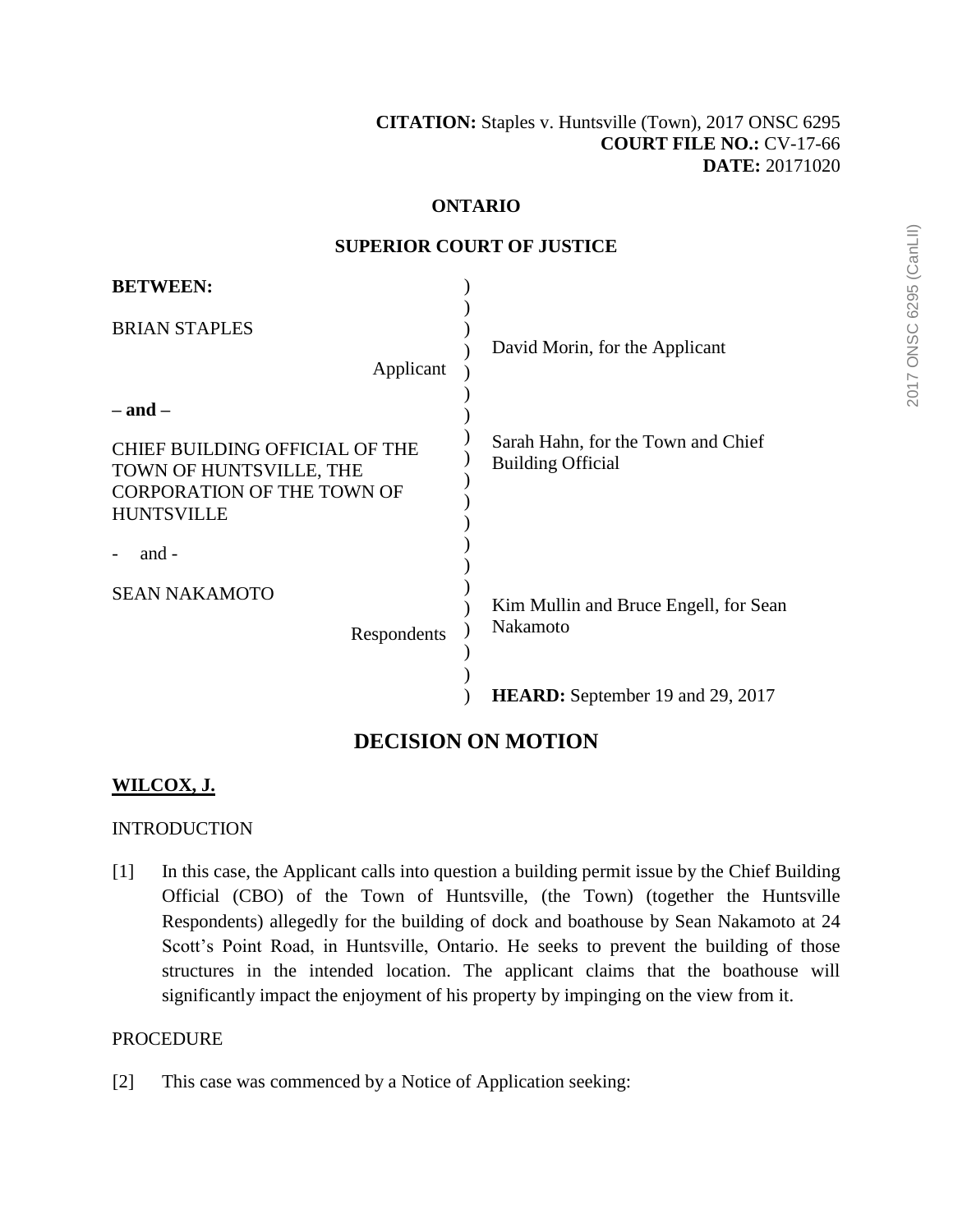- (a) A reversal of the decision of the· Chief Building Official to issue a permit for the construction of a dock and boathouse at 24 Scott's Point Road, Huntsville, in a location other than that depicted on a Site Plan approved by the Committee for Adjustment on November 7, 2012;
- (b) An order that the construction of the dock and boathouse cannot proceed without a variance of the Committee of Adjustment's decision on November 7, 2012 with respect to the site plan and proposed location, such that all interested stakeholders have had an opportunity to be consulted on the new location approved by the Town;
- (c) an ex parte interim injunction suspending the building permit issued by the Town of Huntsville in respect of 24 Scott's Point Road on or about September 11, 2017, permitting the Applicant time to appeal the building permit to the Superior Court of Justice pursuant to the *Building Code Act*, S.O. 1990, c. 23;
- (b) in the alternative, a stay of the building permit issued by the Town of Huntsville in respect of 24 Scott's Point Road on or about September 11, 2017, pursuant to section 25(7) of the Building Code Act 1992, S.O. 92, c. 23, permitting the Applicant time to appeal the building permit to the of Justice pursuant to the *Building Code Act*, S.O. 1990, c. 23;
- [3] In addition, an *ex parte* Notice of Motion was brought for:
	- (a) an ex parte interim injunction suspending the building permit issued by the Town of Huntsville in respect of 24 Scott's Point Road on or about September 11, 2017 which will permit the Applicant time to appeal the building permit to the Superior Court of Justice pursuant to the *Building Code Act*, S.O. 1990, c.23;
	- (b) in the alternative, an ex parte interim injunction suspending the building permit issued by the Town of Huntsville in respect of 24 Scott's Point Road on or about September 11, 2017, until such time as all interested stakeholders have had an opportunity to agree to the location of the boathouse;
	- (c) in the further alternative, a stay of the building permit as issued in respect of 24 Scott's Point Road pursuant to section 25(7) of the *Building Code Act*;
- [4] Neither was initially served on Sean Nakamoto, the owner of the property in question. The Applicant took the position that his case was not against Nakamoto but was against the Town and CBO for failing to follow policy and proper procedure.
- [5] The matter was dealt with initially ex parte in chambers by RSJ Gordon who made an order as follows: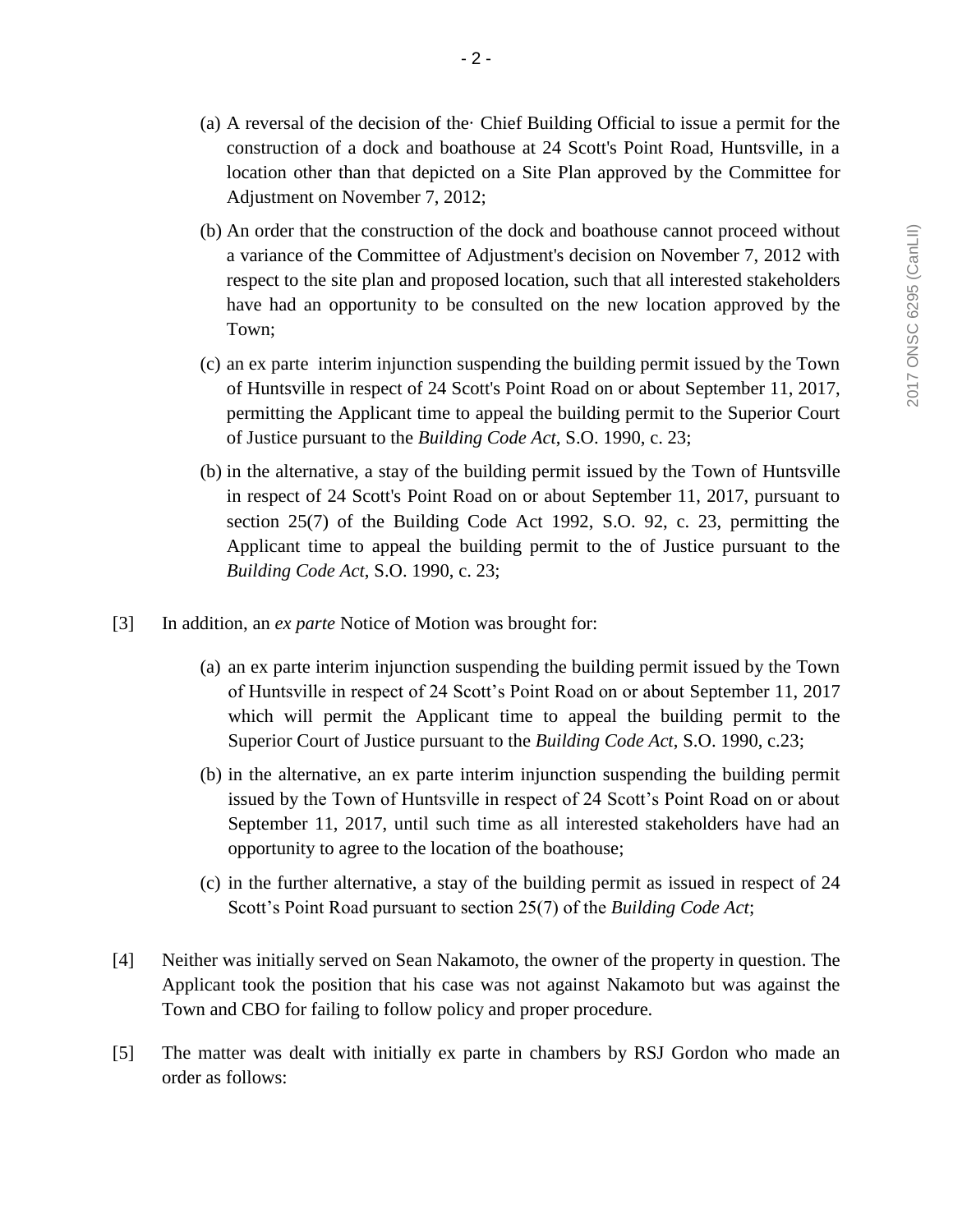- 1. THIS COURT ORDERS that the building permit issued by the Respondents in respect of 24 Scott's Point Road be suspended until Tuesday, September 19, 2017 at 2 pm, when this matter shall be returnable before this Court in Parry Sound.
- 2. THIS COURT ORDERS that the Respondents shall be served with this Order forthwith, as shall the owners of 24 Scott's Point Road.
- [6] The matter then came before me on September 19, 2017. Counsel for Nakamoto, as well as those for the Applicant and for the Huntsville Respondents, was present. Nakamoto's motion to be added as a party respondent was granted. The Applicant consented to that order and the Huntsville Respondents took no position. The matter continued on September 29, 2017.
- [7] Counsel for the Applicant indicated that he was seeking an interlocutory injunction suspending the building permit for 45 days to provide time for the interested stakeholders to negotiate an agreement, or for the applicant to appeal the building permit under s. 25 of the *Building Code Act.* On the second day of the hearing, it was clarified that the Notice of Application was, in fact, the appeal.
- [8] The timelines provided in the *Rules of Civil Procedure* for service and filings in this matter have not been respected. However, all counsel wished to proceed.

## FACTS

- [9] This case involves two adjacent waterfront properties, numbers 20 (herein after number 20) and 24 (herein after number 24), on Scott's Point Road in the Town of Huntsville, in the District of Muskoka, Ontario. Scott's Point juts into Fairy Lake. Both properties had been owned by the Shirtliffs, number 20 in the names of Daniel John and Joanne Shirtliff and number 24 in the name of Joanne Shirtliff. Brian Staples and Annette Casullo purchased number 20 on September 27, 2016. It had a house on it at the time. Sean Nakamoto purchased number 24 on September 30, 2016. It was vacant. Number 20 is described as pie shaped, narrowing towards the lake, with eighty feet of frontage. Number 24 has about 182 feet of frontage. Notably, number 24 extends into the lake. Where it does so is referred to in one document as "flooded land". According to the site plan, of the total square footage of number 24 of 30,359, 13,504 is land, leaving well over half, 16,885, under water.
- [10] The sole applicant in the title of proceedings is Brian Staples. In his affidavits of September 13, 14 and 18, 2017, he deposes that he is the owner of number 20. The affidavits are all in the first person singular. The Applicant's counsel shown on the application and motion record is Annette A. Casullo, of Will Davidson LLP. Ms. Casullo's name qua an owner of number 20 appears in a September 7, 2017 letter to the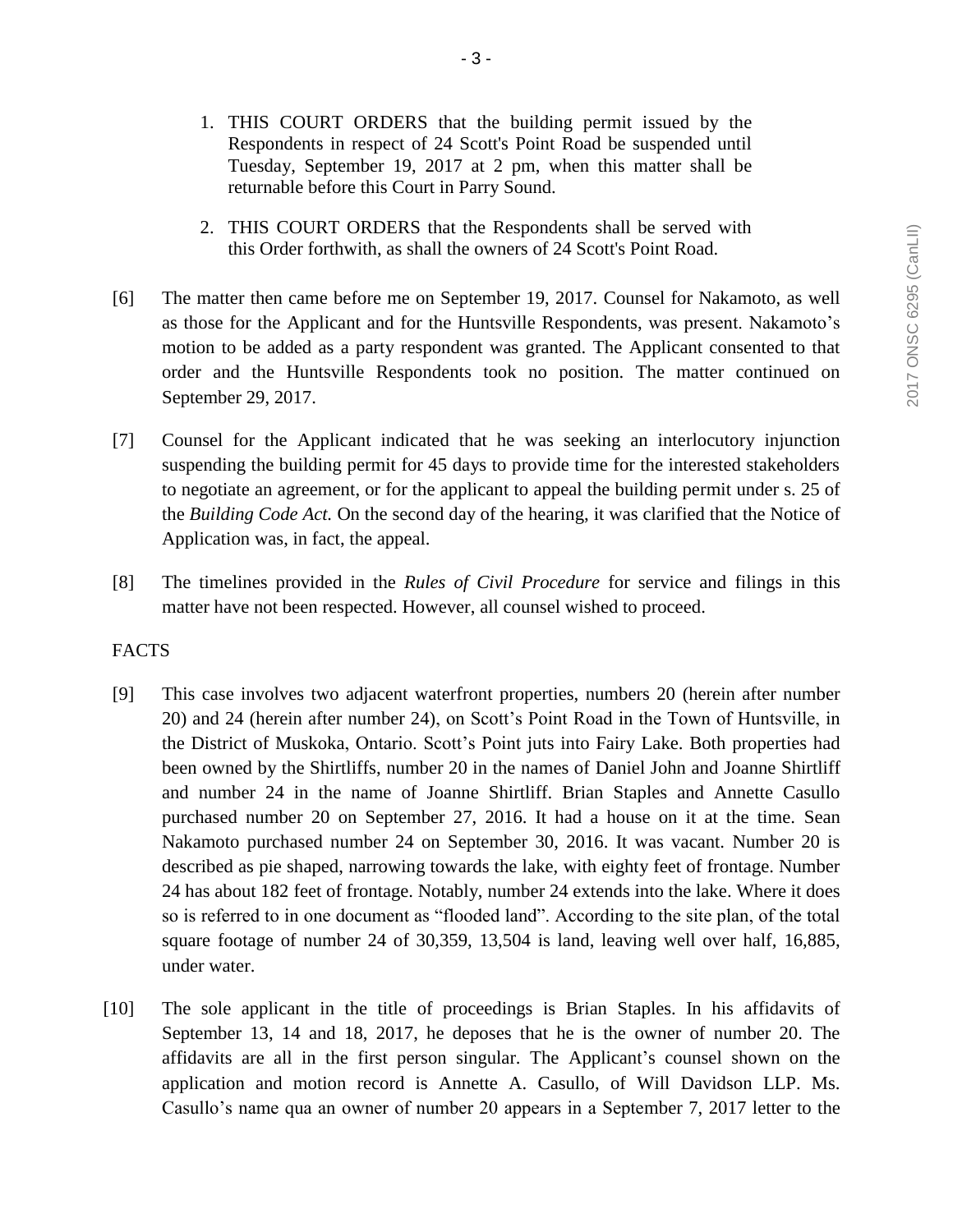Town which is Exhibit D to Staples' affidavit of September 13, 2017, and on a petition opposing the building permit. The e-mail of September 11, 2017 from the CBO which is Exhibit G to Staples' September 13, 2017 affidavit is to "Annette and Brian". Not until Staples' affidavit of September 18, 2017 is Ms. Casullo explicitly identified as his wife, however. Exhibit C to the affidavit of the Respondent Nakamoto dated September 19, 2017, a parcel register, shows Staples and Casullo as joint tenants.

[11] In 2012, the Shirtliffs applied to the Committee of Adjustments for a minor variance to allow for the construction of a single family home, boathouse and dock on number 24. A notice of hearing for November 7, 2012 was circulated. Part of the notice read as follows:

> Through the provisions of the Planning Act, the Committee of Adjustment has been authorized to deal with applications for Minor Variances from Zoning By-law 2008-66P as amended, and the enclosed notice must be sent to all assessed owners adjacent to the land concerned, or such areas as the Committee may direct.

> Any Interested party, for or against, may appear at the meeting or remit a written submission to the Secretary-Treasurer prior to the fixed date of hearing which submissions will be considered by the Committee.

> If an interested party does not attend the meeting or remit a written submission, then the Committee can proceed to hear the application and the party is not entitled to further notifications.

> Plans and an explanation of this application can be obtained at the Planning Department at the below noted address.

Attached to the notice was a site plan showing the location of the proposed house, boathouse and dock. The boathouse and dock, essentially one structure, were located near the centre of the waterfrontage of number 24.

- [12] The minor variance was granted on November 7, 2012. The minor variance approval document does not, however, refer to the site plan. Also, this approval was despite the recommendation of staff against one element of the minor variance, being the increase in lot coverage allowed to accommodate the large size of the proposed boathouse and dock. Staff saw no need for the boathouse and dock to be as large as proposed and pointed to a number of policies in the Town of Huntsville's official plan that arguably would not be met.
- [13] The notice of the decision provided for a 20 day appeal period. Realistically, since the owner of lot 24 was the same as that of lot 20 of that time, no appeal from the owner of lot 20 was forthcoming. There was no indication that there had been any appeal at all.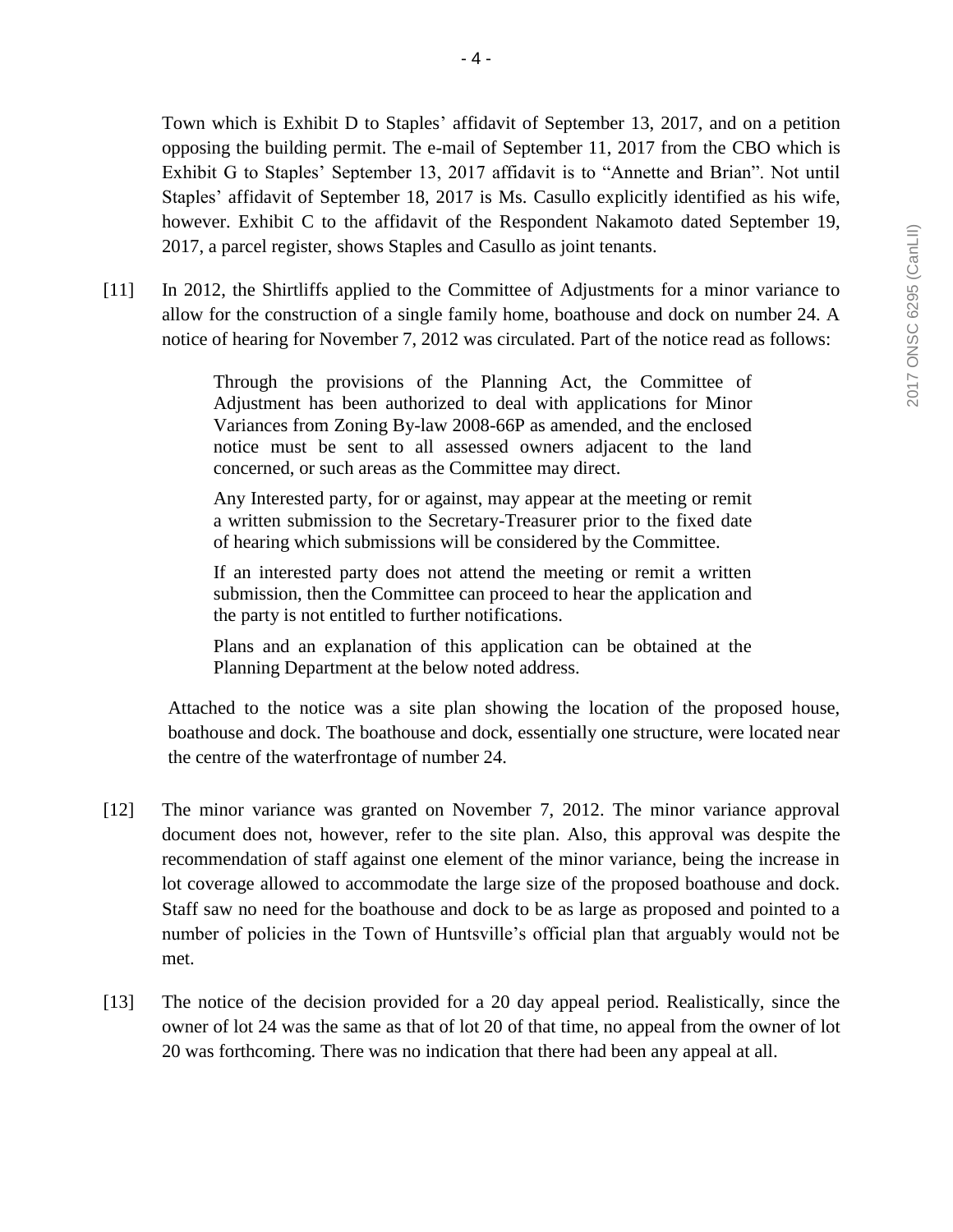- [14] A Site Plan Agreement (the SPA) dated February 21, 2013 was entered into between Joanne Shirtliff and the Corporation of the Town of Huntsville with respect to number 24. The SPA had attached to it schedules A through E, which explicitly formed part of the agreement. Schedule B was described as "approved plans". Schedule B itself was entitled "approved plans and drawings". Under the subheading for "Site Plans", the only thing listed was Jarratt and Jarratt Designs' site plan dated October 15, 2012. Such a site plan was attached, but no date was discernible. The applicant went to some lengths to show that the site plan in its documents was the one referred to in the SPA. The Respondent Nakamoto acknowledged in his affidavit that it was. It was hereafter referred to as the 2012 Site Plan.
- [15] The SPA of February 21, 2013, was registered on title to number 24 on February 4, 2016. It was the only site plan agreement registered on that title as of the date of hearing.
- [16] The SPA included the following statements:
	- 3. Approved Plans for Development

The Town has given its approval for the development to be carried out on and with respect to the Lands as shown and illustrated on the Approved Plans listed in Schedule "B" which are Incorporated by reference hereto and form an integral part of this Agreement.

4. Construction in Accordance with Approved Plans

The Owner covenants and agrees to construct all building, structures, Works, Services and related facilities required under this Agreement strictly in accordance with the Approved Plans for the construction of a Single Family Dwelling and Boathouse.

Discrepancies discovered between the Approved Plans and the asconstructed buildings, structures, Works, Services and facilities, whether intentional or not, shall be resolved and/or corrected by the Owner, at the sole cost and expense of the Owner, to the satisfaction of the Town.

5. Conformity with Agreement

The Owner covenants and agrees that no work shall be undertaken or performed on the Lands except in accordance with the terms of this Agreement (including the scheduled attached herewith), the Site Plan Approval granted by the Town and all other plans and specifications submitted to and accepted by the Town as part of its Site Plan Approval and by such other agencies or approval authorities as may be applicable, it being understood that this restriction shall not extend to those features shown on Approved Plans that are for illustration purposes only and are not subject to municipal approval and control under Section 41 of the *Planning Act*.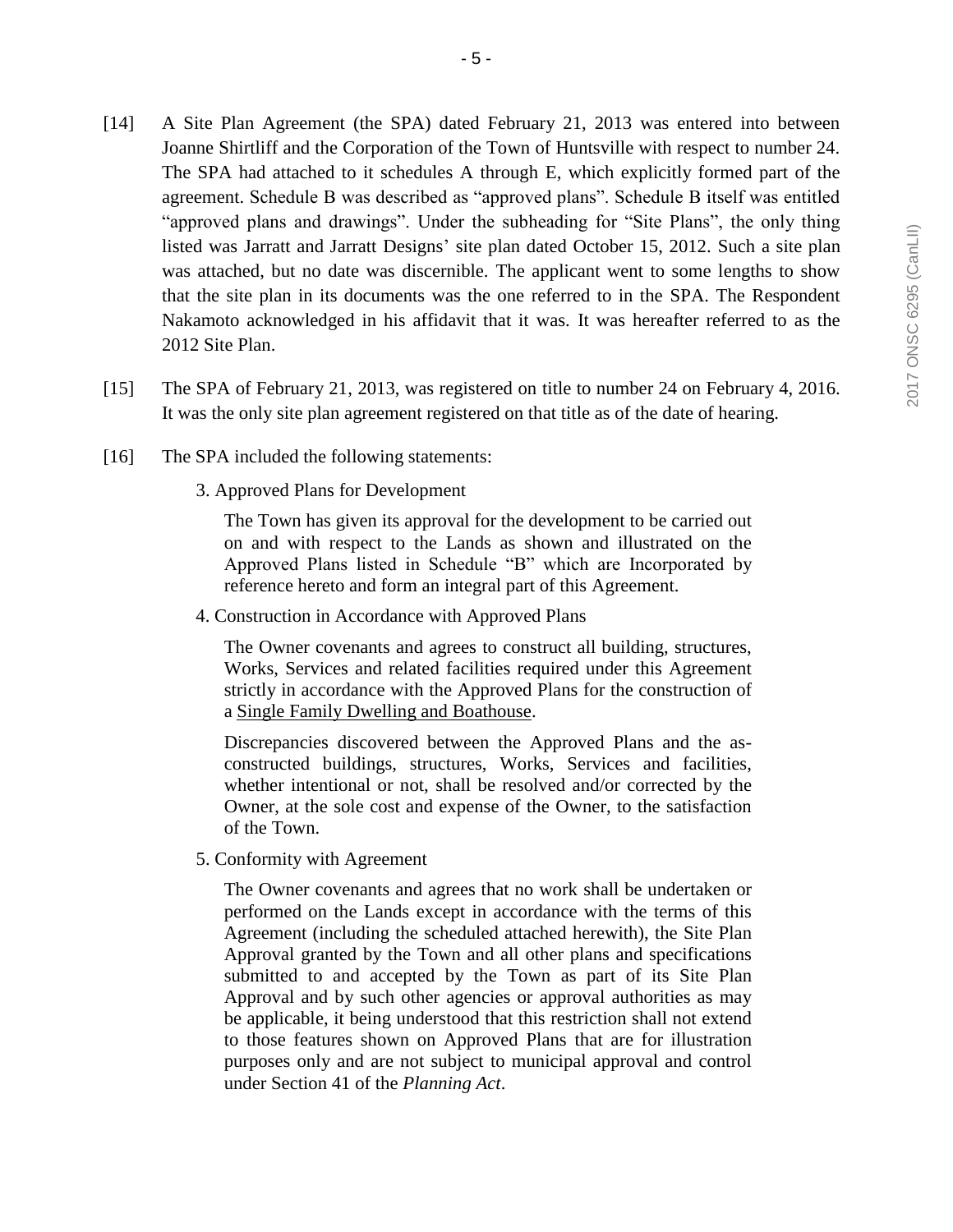- [17] The minor variance approval of November 7, 2012 does not explicitly say that the boathouse was to be located as on the 2012 Site Plan. Staples deposes that the Town's Manager of Planning Services, Kirstin Maxwell, and Chief Building Officer, Christopher Nagy, informed him on September 11, 2017, that this allows the owner of number 24 to place the boathouse in any location. Indeed, Mr. Nagy's affidavit of August (query September) 19, 2017, states:
	- (a) As part of the variance process, a site plan was presented to the Committee of Adjustment. This site plan was not included as a schedule to the approval, nor was approval conditional on conformance on the site plan.
- [18] The location of the dock and boathouse as shown on the 2012 Site Plan was later found not to be viable as it was located on an easement in favor of the District of Muskoka. This easement is said to house pipes.
- [19] For this and other reasons relating to the Town's requirements, a new Application for Site Plan Approval dated February 1, 2017, was submitted on behalf of the respondent Nakamoto. A revised Site Plan Agreement between Nakamoto and the Town was entered into in early April 2017, but has not been registered on title to number 24.
- [20] The CBO's affidavit reveals that the respondent Nakamoto submitted an application dated August 21, 2017 for a permit to construct a dock at a location on lot 24's waterfrontage different from that shown in the 2012 Site Plan, and received a building permit dated September 11, 2017. The CBO deposed that the application was approved because it conformed with all applicable laws and, further, that a permit for a boathouse has not been applied for nor been issued, and would only be issued if it met the legal requirements.
- [21] Staples initially understood that the application and building permit were for a house, boathouse and dock, with the boathouse and dock being at a different location from that in the 2012 Site Plan. He learned on September 7, 2017 of the imminent issuance of a building permit and therefore contacted the Town to oppose that. Staples opined that the Town should have never had issued the building permit that was not in compliance with the 2012 Site Plan, particularly with respect with the location to the dock and the boathouse.
- [22] Staples learned from a September 11, 2017 email from the CBO that the building permit for the boathouse had not been applied for nor approved and that the building permit for a dock only had been applied for and approved in conformance with the applicable law.
- [23] The Applicant indicates in his affidavit of September 18, 2017 that he came to understand that a building permit could be issued for the dock but not for the boathouse because of s. 3.1.4 of the Town's Zoning By-law, which reads: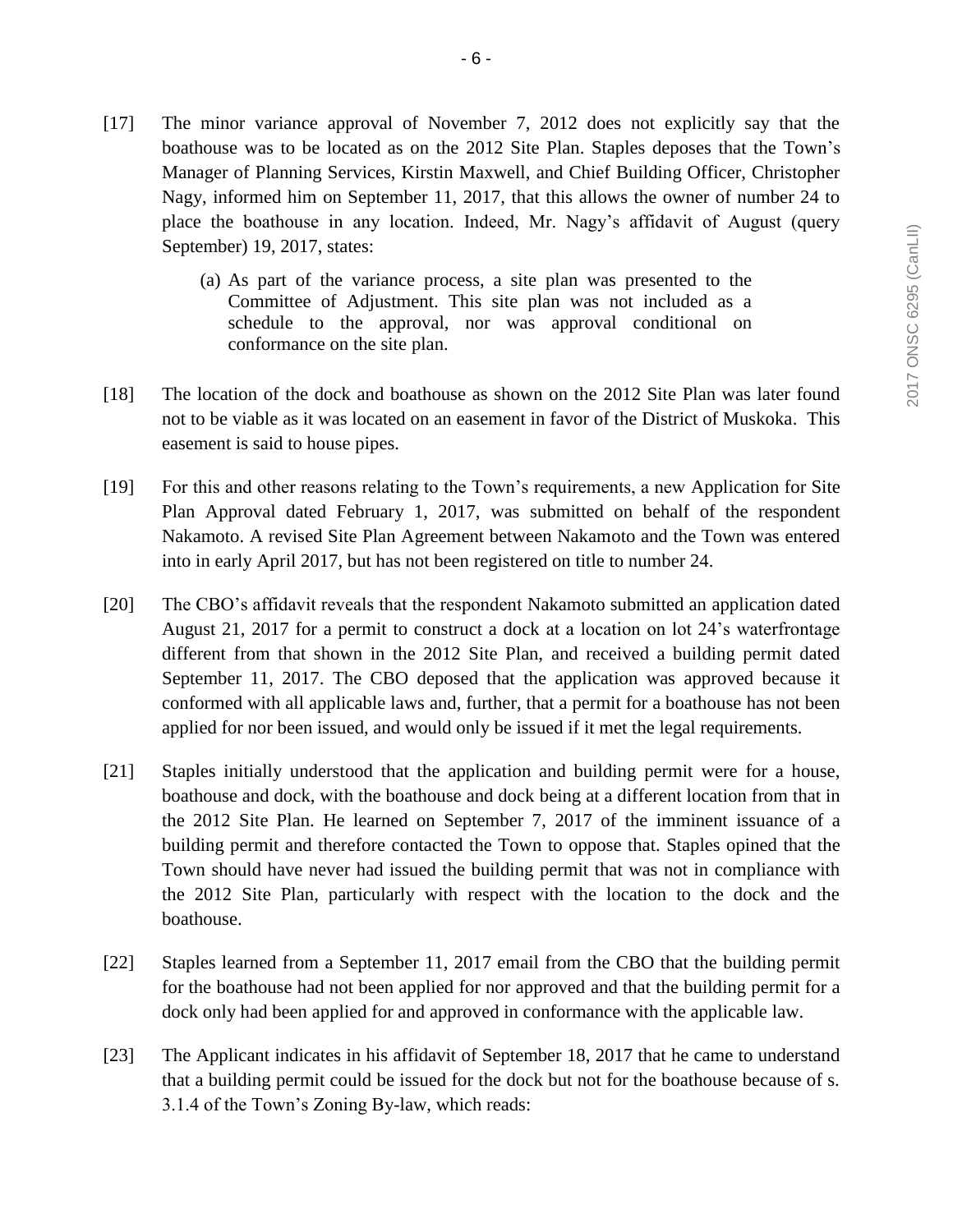No accessory building or structure shall be erected on any lot until the principle building has been erected, with the exception of:

- $\bullet$  A dock
- A boathouse, on water access lots only; or,
- An approved sewage system.

The CBO, Christopher Nagy, says in his affidavit of August 19, 2017 that a building permit for a boathouse has not been issued and will not be unless the requirements of the applicable law and building code are met.

- [24] The definition of "applicable law" includes zoning by-laws (*Building Code Act* s. 8(2)(a) and Regulation 332/12 s. 1.4.1.3(1)(f)).
- [25] Construction activity on the dock commenced on number 24 on September 11, 2017.
- [26] It should be noted that despite the CBO's contention that the application and building permit were only for a dock, there is no doubt that the respondent Nakamoto intends to build the boathouse on top of it. The application uses the words dock and boathouse interchangeably in describing the proposed work. Nakamoto admits that a boathouse is planned, and is concerned that delaying the project will push its completion off to the fall of 2018, confirming that his plans are quite immediate.
- [27] The dock is to start 3 metres offshore and project a further 10 metres/33 feet 7 inches into the lake. It is to be over 14 metres/47 feet wide, with boat slips within it. It will be as close as 3 metres to the lot line between numbers 20 and 24. The boathouse is to sit on top of part of the dock, over the boat slips, on the side of the dock closest to the number 20/24 lot line. It would be 20 feet 4 inches long and 12 feet 6 ½ inches high. (The mix of imperial and metric measurements stated is the result of different systems being used in different documents on file.)
- [28] The Applicant deposes that he bought the property after being shown the documents relating to the 2012 minor variance, including the 2012 Site Plan, and being satisfied that the boathouse location would only have a minor impact on the use and enjoyment of his property. The boathouse in the new location closer to his property, will, he contends, block the view from his property and adversely affect the environment, specifically fish habitat.
- [29] There was other opposition to the building of the dock and boathouse. The Fairy Lake Association had written Chris Marshall, the Town's Director of Planning and Sustainability, on October 30, 2012 opposing the Shirtliff application for the minor variance for an increase in the size and lot coverage of the boathouse and dock which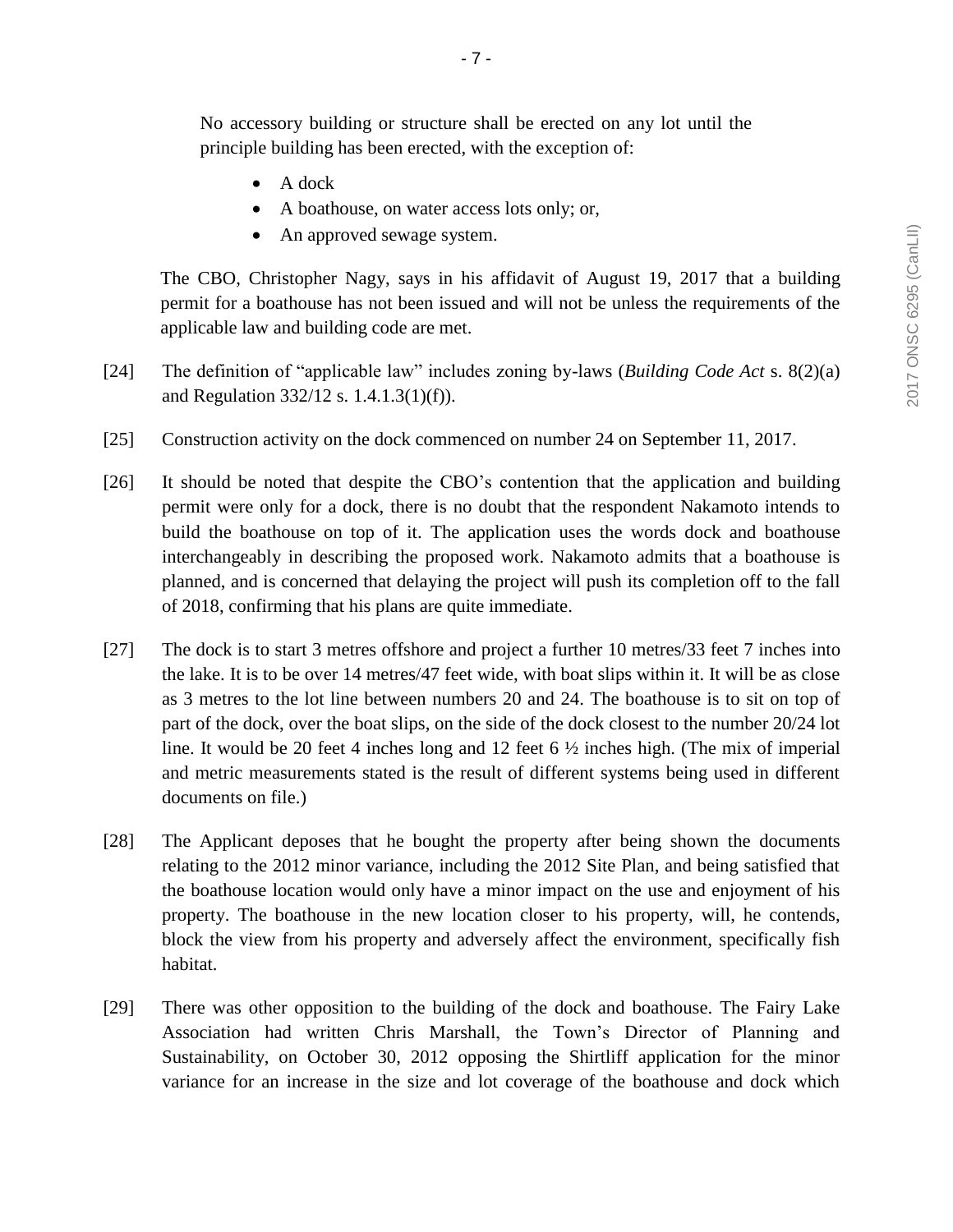deviated substantially, it said, the association that, the Town zoning by-law and from local development philosophy.

[30] More recently, a petition, apparently signed by residents in the immediate vicinity, contended that the new boathouse location is contrary to the Town's official plans and opposed the issuance of the building permit for it.

## MUNICIPAL PLANNING LAW

- [31] Mr. Engell, one of the counsel for Nakamoto, provided the following useful overview of municipal planning law to show the relationships among and purposes of official plans, zoning by-laws, minor variances, site plan and building permits. No issue was taken with these submissions.
- [32] Official plans are provided for in the *Planning Act* (R.S.O. 1990 c. P. 13 Part III). They are not laws, but policy documents. (*Bele Himmel Investments Ltd. v. Mississauga (City)* [1982] O.J. No. 1200 par. 22). They are implemented by zoning by-laws and other means.
- [33] Zoning by-laws are made pursuant to s. 34 of the *Planning Act* and must conform to official plans (s. 24). They contain restrictions on the use of and building upon lands. They have the force of law and may be enforced by way of charges and injunctions.
- [34] The creation of official plans and zoning by-laws are public processes. There can be input from members of the public. Appeals may be made to the OMB.
- [35] Applications for minor variances may be made to the Committee of Adjustments. This is a public process with notices to neighbours of the affected property, and there are appeal rights to the OMB. S. 45 of the *Planning Act* sets out the Committee of Adjustments' powers. The effect is to incorporate minor variances into the zoning for a property. Minor variances vary the zoning by-laws and become law that the municipal chief building official has to review in deciding whether to issue a building permit.
- [36] Site plan control is provided for s. 41 of the *Planning Act*. In areas of site plan control like the Town of Huntsville development such as the erection of buildings or structures on land is subject to the approval by the municipal council of plans showing the location of buildings and drawings showing their design. Approval may be subject to conditions, including the entering into of agreements with the municipality. Such site plan agreements may be registered against the subject land making them enforceable against not only the owner but subsequent owners of the land.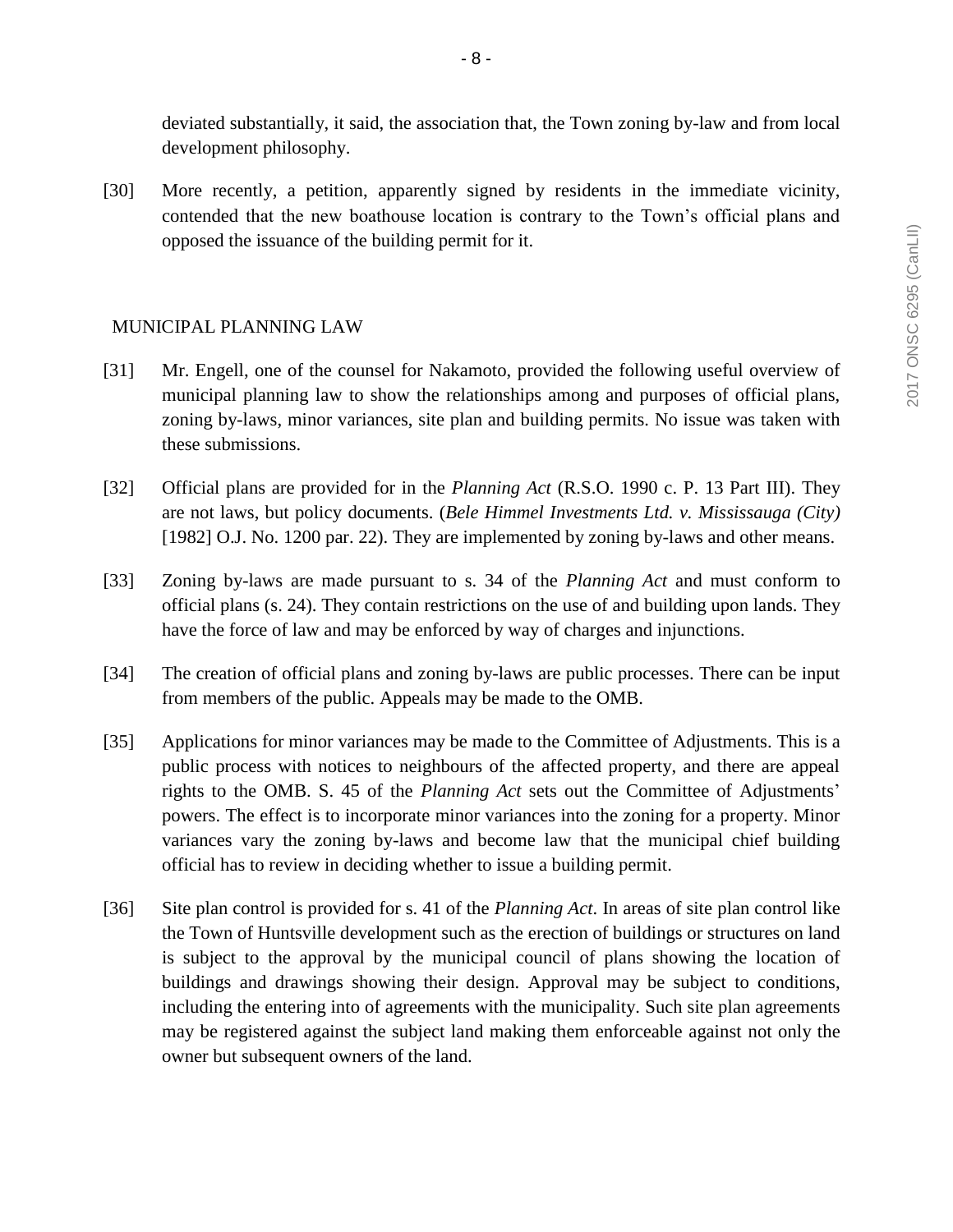- [37] Site plan agreements provide for matters at a level of detail not articulated in the zoning by-laws. They do not provide for changes from the requirements of the zoning by-laws. (*Kally's Restaurant Inc.*, Re, 1991 Carswell Ont 4366 (OMB), upheld on this point on appeal to Ontario Court of Justice (General Division) [Divisional Court] 1993 Carswell Ont 514).
- [38] The site plan agreement process is distinct from the other planning processes above in that it is private, between the municipality and the applicant. There is no notice to the public nor public meetings, and no appeal rights other than of the applicant. Public concerns are addressed previsouly through the other planning processes reviewed above. Site plan agreements have to conform with, not get around, the zoning and minor variances that result from the public processes.
- [39] Under the *Building Code Act*, s. 8, no person may construct a building without a building permit. The chief building official must issue a building permit unless the proposed construction would contravene the building code or any other applicable law (or if there are other circumstances as listed which are not relevant here). "Applicable law" is defined in s. 1.4.1.3(1) of the *Building Code,* regulation 332/12. It includes zoning by-laws and s. 41 of the *Planning Act* which provides for site plan approval, but not official plans. '
- [40] Appeals with respect to building permits are provided for in s. 25 of the *Building Code Act*. A person who considers themselves aggrieved by an order or decision of the chief building official may appeal to the Superior Court of Justice within 20 days after it, which appeal period is subject to an extension. An appeal does not stay the order or decision appealed from, but a judge may, on such terms as are just, order a stay until the disposition of the appeal. The same test is applied to application for interlocutory injunctions as well as for stays (*RGR -MacDonald Inc. v. Canada (Attorney General),* [1994] 1 S.C.R. 311, par. 46 and 82).

#### INJUNCTIONS

- [41] Counsel for all parties agreed that the test to be applied in considering whether to grant an injunction is that set out in *RGR -MacDonald Inc. v. Canada (Attorney General),* [1994] 1 S.C.R. 311 at par. 48 (see also par. 82-85):
	- (a) First, a preliminary assessment must be made of the merits of the case to ensure that there is a serious question to be tried.
	- (b) Secondly, it must be determined whether the applicant would suffer irreparable harm if the application were refused.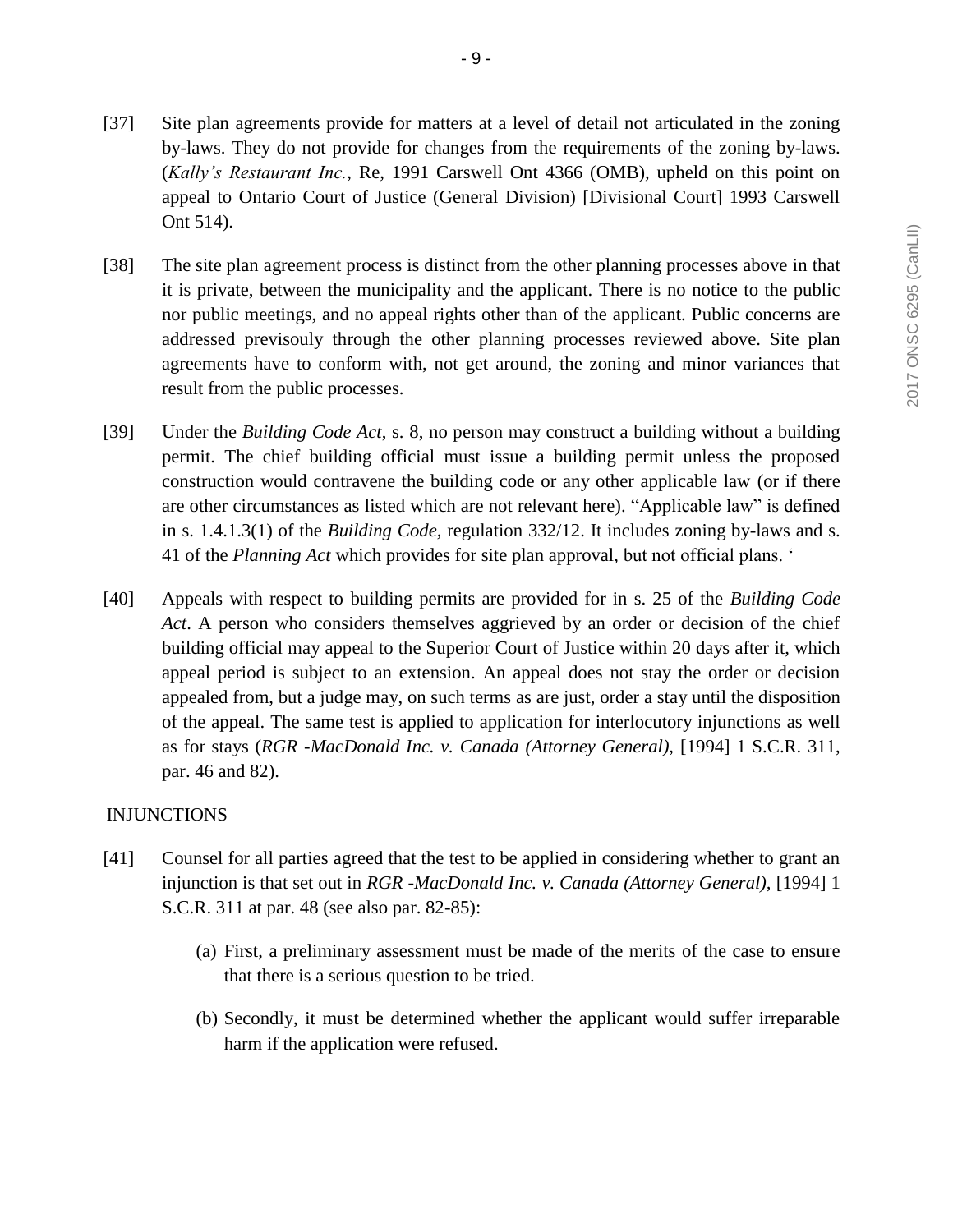(c) Finally, an assessment must be made as to which of the parties would suffer greater harm from the granting or refusal of the remedy pending a decision on the merits.

The third branch is referred to as the balance of convenience, or of inconvenience.

- [42] On the first branch of the test, it will suffice if the applicant can show that the claim is "not frivolous or vexatious". This is in contrast with the previous, stricter standards which require the applicant to demonstrate a "strong *prima facie* case". (*RGR -MacDonald Inc. v. Canada (Attorney General),* [1994] 1 S.C.R. 31, par. 49).
- [43] The Applicant takes the position that there is a serious issue to be dealt with, that the Applicant will suffer irreparable harm if the injunction is refused and that the balance of convenience favors granting the injunction. Therefore, he submits, the injunction should be granted. The other parties take the opposite view.

#### **MERITS**

- [44] Dealing with the first branch of the test, the Applicant opposes the Town's granting of a building permit for the dock and, eventually, the boathouse, based on the new site plan agreement which places those structures in a location different from that allegedly contemplated in the minor variance application and the 2012 Site Plan. The triable issue, then, is whether the minor variance was approved on the basis that the dock and boathouse would be in the location shown on the 2012 Site Plan, and that the relocation of the dock and boathouse to the current proposed location should have been subject to a further application for minor variance with public input into the decision, rather than the private site plan approval process involving only the Town and Nakamoto as owner of number 24, so that a building permit should not have been issued.
- [45] The position of the Town and the CBO was that there was no triable issue. The Committee of Adjustments did not attach the 2012 Site Plan diagram to the minor variance approval of December 7, 2012 nor make the minor variance approval conditional on the dock and boathouse being located as on that plan. No additional permission was required to move the dock to a location different from that plan's location. Nakamoto met the legal requirements for a building permit, and the chief building officer was obligated by law to issue one for the current construction.
- [46] Nakamoto took essentially the same position as the town and chief building officer.
- [47] The Applicant, having raised the issue, spent considerable time and effort arguing it in his favour. Indeed, counsel for the Town and the CBO commented on the outset of her submissions that the court had heard nearly the whole application, whereas the issue at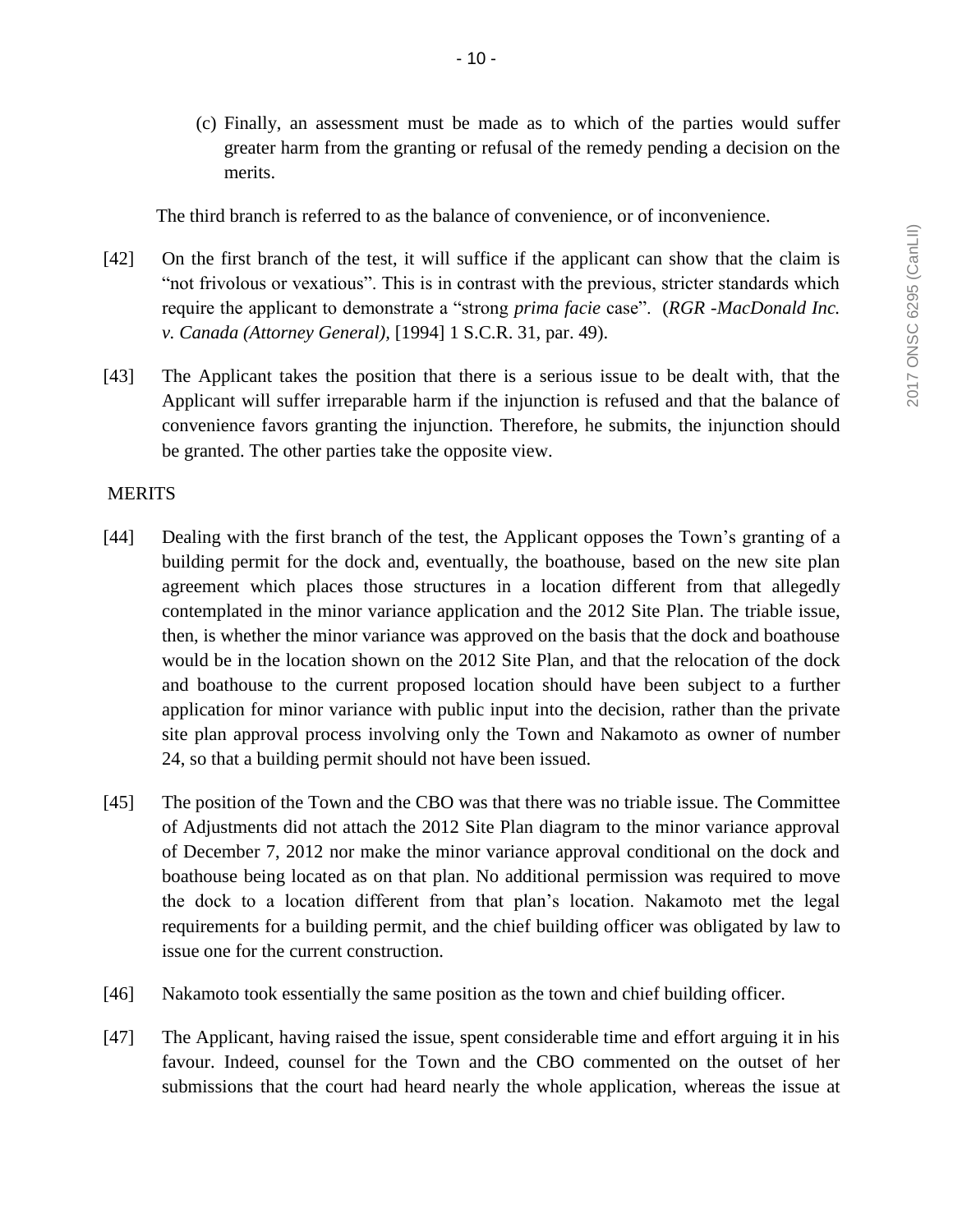present is whether an injunction should issue against the building permit for the dock. The Respondents then invested considerable time and effort into demonstrating that the issuance of the building permit was proper such that there was no serious issue to be tried. Pursuing the Applicant's issue any further and trying to resolve the opposing arguments about it risk determining that issue on less than a full evidentiary record. The focus here must remain on whether there should be an injunction against the building permit.

- [48] That building permit is for a dock. Despite the plan to erect a boathouse on the dock, there is no building permit for that at present. The dock itself is not what the Applicant objects to as it is the boathouse that will affect the view. Therefore, the simple answer might be that the proceedings brought by the Applicant are premature, such that there are no serious questions to be tried.
- [49] Taking a broader view, however, the Applicant takes issue with facets of the process which led to the dock structure being allowed to go where it is being built. From this perceptive, I am satisfied that there is a question to be tried that is not frivolous or vexatious. Despite the amount of effort put into arguing it, this is not the time to decide it.

## IRREPARABLE HARM

- [50] Irreparable harm is defined as "harm which either cannot be quantified in monetary terms or which cannot be cured". (*RGR -MacDonald Inc. v. Canada (Attorney General),* [1994] 1 S.C.R. 31, par. 64), or harm that is such that damages will not suffice (*Grieg v. Kritikopolou*, 2017 ONSC 4594, par. 15).
- [51] The applicant contends that money cannot replace the loss of the use and enjoyment of his property if the boathouse is ultimately built in the proposed location. As well as the loss of view, he notes that a subsequent owner of lot 24 could put a patio on the flat roof of the boathouse, something Nakamoto indicates he will not do himself, impinging on the applicant's privacy. In addition, he speculates that there will be harm to the environment, specifically fish habitat.
- [52] Dealing first with the environmental argument, the fish habitat is a subject of a series of reports in evidence from RiverStone Environmental Solution Inc., dated 2010, 2012 and 2017. The earlier two were used in the application for a minor variance. The 2017 one opines "that the new location for the boathouse will not cause any further impact to fish habitat in comparison to the previously approved location. In fact, the new location is a slight improvement…" This is the only evidence from the environmental perspective and does not support the Applicant's contention.
- [53] The Respondents submit that there is no right to a view. The authority for that is the case of *St. Pierre v. Ontario (Minister of Transportation and Communications*), [1987] 1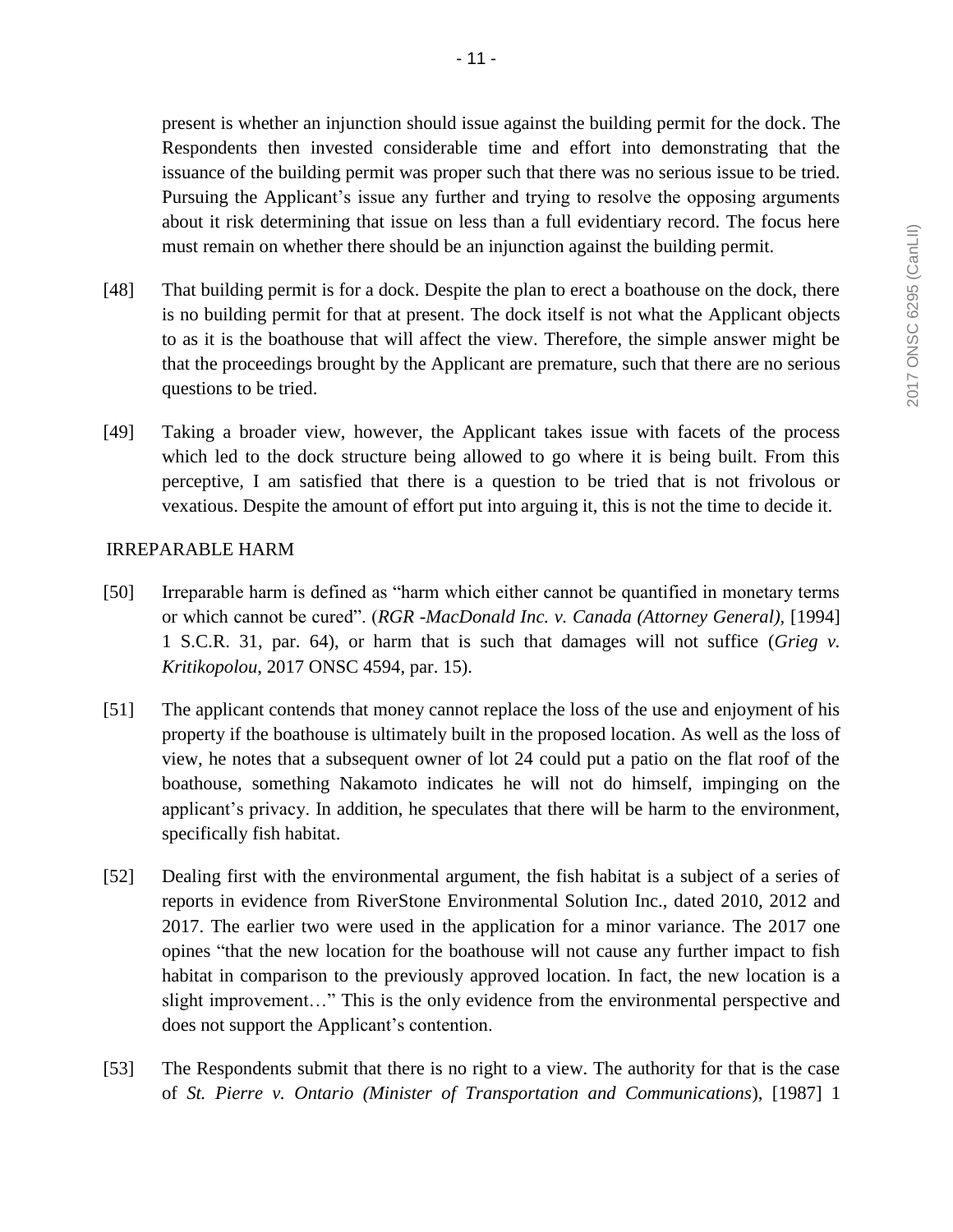- 12 -

S.C.R., in which the Supreme Court of Canada noted on page 916 that "there can be no recovery for the loss of prospect". I am not convinced that that helps their position. The unavailability of compensation for loss of view together with a definition of irreparable harm might be used to argue for a preventative measure as there is no cure.

[54] More importantly, we are dealing at present with a dock, which would not itself interfere with the view if construction of it continued to completion. If a building permit for the boathouse were to be granted, that might warrant a fresh look. Even then, counsel for the Respondents submit, the situation would not be irreparable because the Municipality could require removal of the structure. Consequently, I am not persuaded that the harm, if any, occasioned by the building of the dock is irreparable. Beyond that, we would be dealing with hypotheticals.

# BALANCE OF CONVENIENCE

- [55] The Applicant contends that the balance of convenience favours granting the injunction because the structure currently in issue is a dock which will not be used over the winter. An injunction, it is submitted, will visit no real prejudice on the Nakamoto, just delay the completion of it.
- [56] The Town and CBO contend that the balance of the convenience favour Nakamoto, noting without contradiction that Nakamoto followed the law and the town was legally obliged to issue a building permit.
- [57] Nakamoto submits that he would be harmed by an injunction in that he would lose his workers for the balance of the season, in which event construction would not resume until 2018, delaying completion by a year. In addition, while the building of the dock will not affect the Applicant's view, Nakamoto is running the risk, having spent money to build it, of having to spend more money to change or remove it if that is the result of the case.
- [58] Again, it is important to note that we are dealing with only the dock at this juncture, not the boathouse in addition. A building permit for the boathouse cannot be expected for some time due to zoning by-law s. 3.1.4's requirement that the principle building be erected first. With that in mind, I find that the balance of convenience favors Nakamoto. The dock by itself is not said to impact on the Applicant's view or privacy. On the other hand, it is Nakamoto who would be affected by delay in its construction and who runs the risk of having to change or remove it if its construction goes ahead.
- [59] In the result, I find that the applicant has not met the test for an injunction in this matter. The motion is dismissed.
- [60] Costs of the motion are left to the Application judge.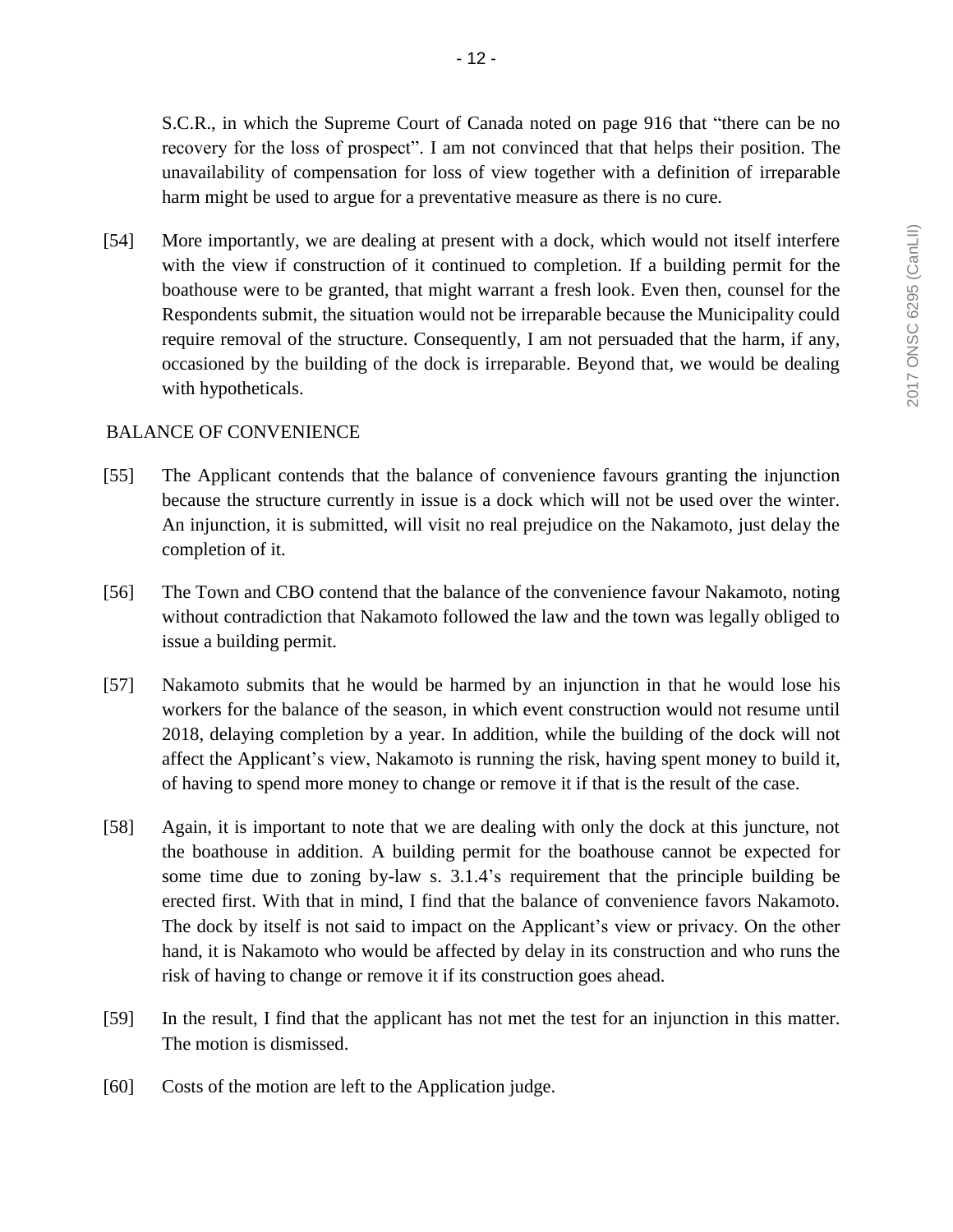J. A. S. Wilcox

2017 ONSC 6295 (CanLII) 2017 ONSC 6295 (CanLII)

**Released:** October 20, 2017